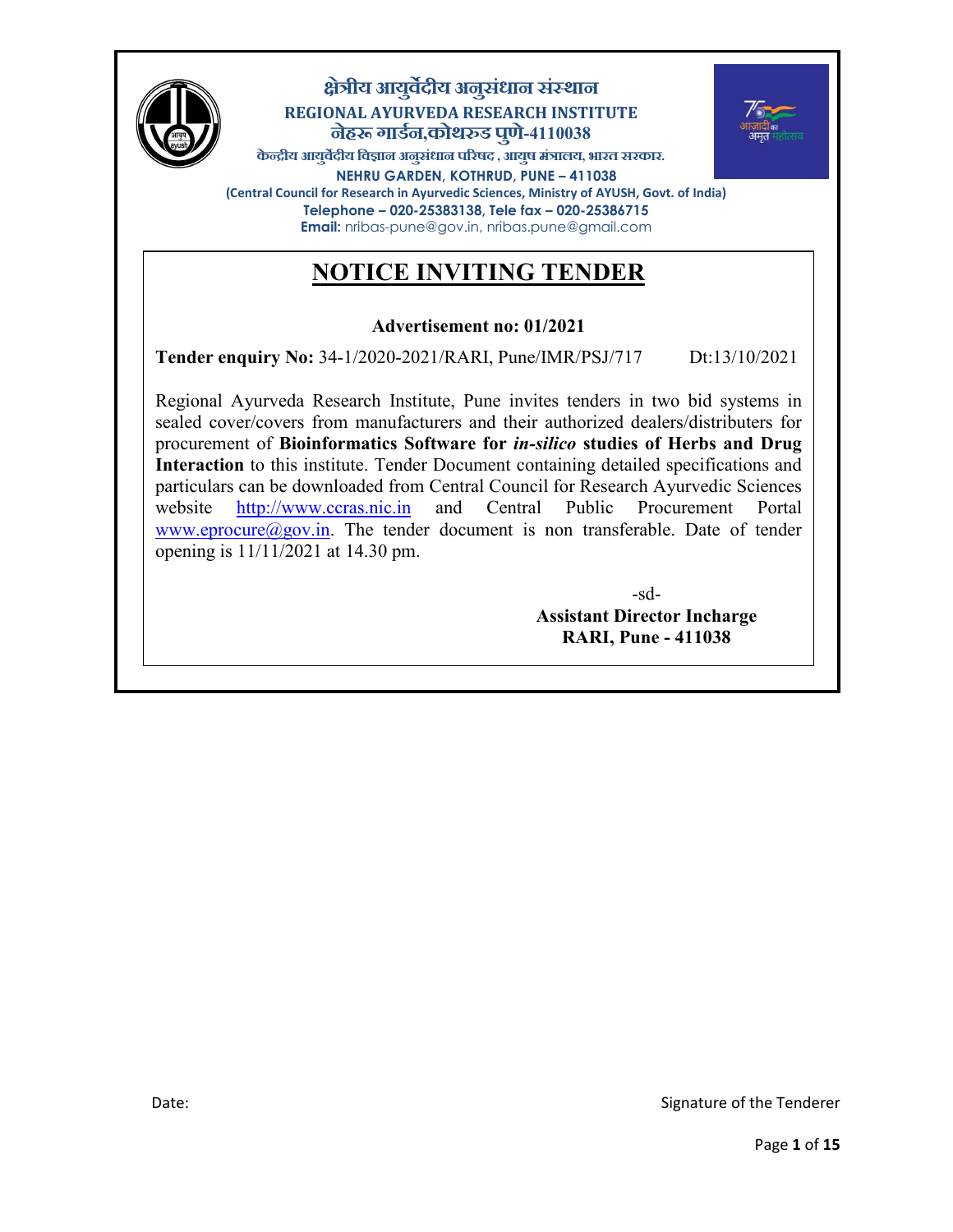#### **Advertisement no: 01/2021**

#### 1. **General information about the tender:**

| <b>Tender Enquiry No.</b>                                                      | 34-1/2020-2021/RARI/Pune/IMR/PSJ/717<br>Dt: 13/10/2021                                                                                                        |  |  |
|--------------------------------------------------------------------------------|---------------------------------------------------------------------------------------------------------------------------------------------------------------|--|--|
| Item required                                                                  | Bioinformatics software for <i>in-silico</i> studies of<br>Herbs and Drug interaction                                                                         |  |  |
| Project from which procurement will be<br>done                                 | Evaluation of drugs-cytochrome P450<br>enzyme interaction through fluorometric<br>high throughput screening assays.                                           |  |  |
| Last date for submitting tender documents                                      | 11/11/2021 upto 13.00 hrs                                                                                                                                     |  |  |
| Time and date of opening Technical Bid                                         | 11/11/2021 at 14.30 hrs                                                                                                                                       |  |  |
| <b>Place of Opening the tenders</b><br><b>Contact no. of Office and Email:</b> | Conference Hall, Regional Research Ayurveda<br>Institute, Nehru garden, Gandhi Bhavan road,<br>Kothrud, Pune-411038<br>Telephone - 020-25380326, 020-25383138 |  |  |
|                                                                                | E-mail:<br>$nribas-pune(Qgov.in, nribas.pune(Qgmail.com)$                                                                                                     |  |  |

**Note:** The date and time of opening of Financial Bid will be communicated later. The Tender Documents are non- transferable. Any future clarification and/or corrigendum(s) shall be communicated through Assistant Director I/c, Regional Ayurveda Research Institute (RARI), Pune. Please visit the CCRAS website: www.ccras.nic.in for timely updates, if any.

#### **1. Detailed information about Tender**

The tender document containing eligibility criteria, scope of work, terms & conditions and draft agreement can be downloaded from website www.ccras.nic.in or www.eprocure.gov.in. Tenders in sealed cover should be submitted under two-bid system. The tender in Sealed Cover- I containing "Technical Bid" and Sealed Cover-II containing "Financial Bid" should be placed in a third sealed cover, duly superscripted "Tender for Bioinformatics software for *in-silico* studies of Herbs and Drug interaction" and tender enquiry number and due date. The envelope should be addressed to The Assistant Director I/c, Regional Ayurveda Research Institute, Pune - 411038. The bids complete in all respect should reach to the Office of the RARI, Pune on or before 13.00 hrs on 11.11.2021. Technical bids shall be opened on the same day i.e. 11.11.2021 at 14.30 hrs at RARI, Pune. The date of opening of financial bid will be communicated later.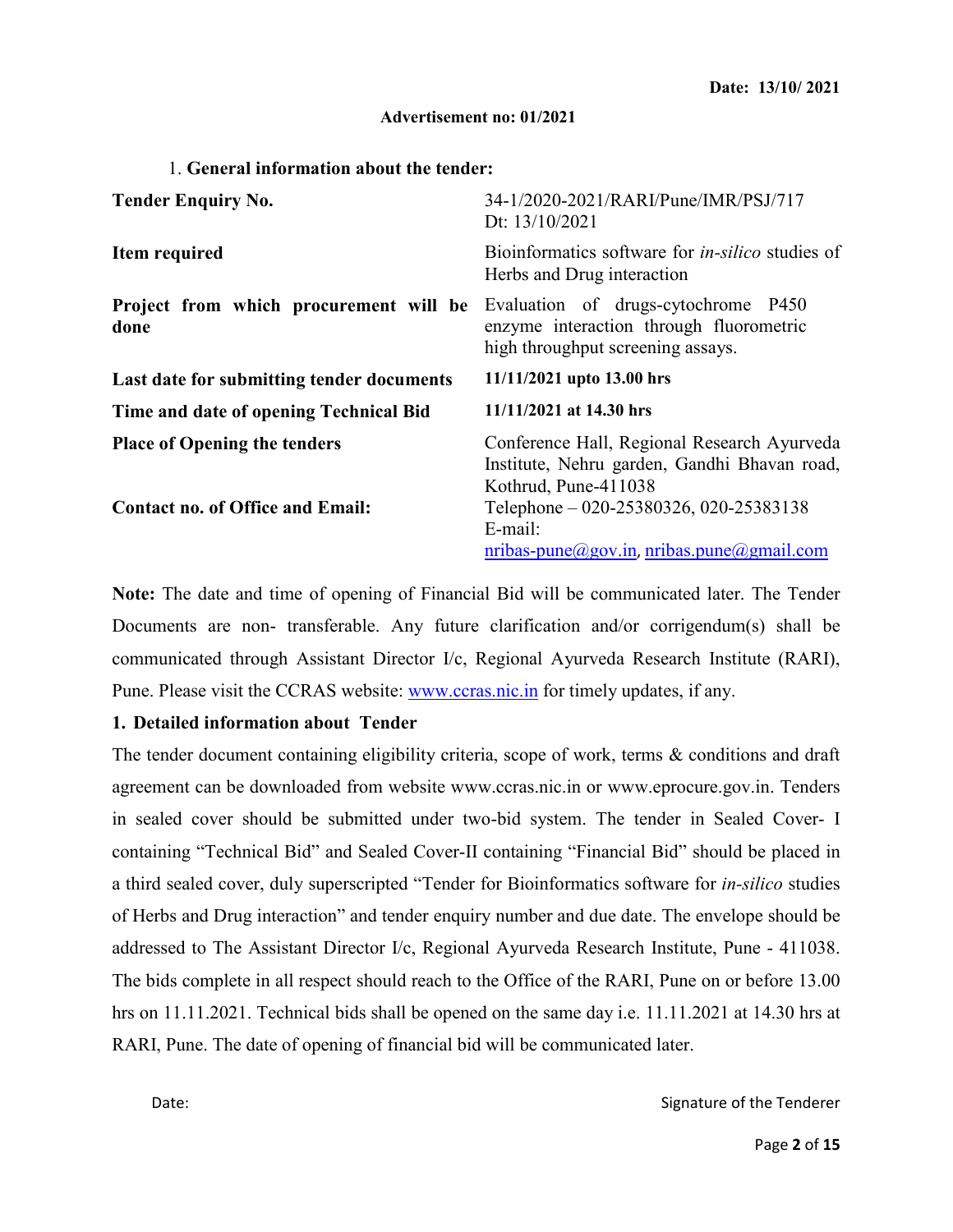#### **The tender will be governed by the following terms and conditions:**

A. The bid will be submitted in two forms:

**i. Technical bid:** Technical bid should be consisting of all technical details of the Bidder and technical specifications of the software/items with license and warranty for minimum 5 years.

#### **Technical Bid should contain**

- 1. Technical bid document as per **Annexure I.**
- 2. Bid security declaration by the seller on letter head of the firm *in-lieu* of EMD as per **Annexure III**
- 3. The complete details of the Company/firm, registration certificate and authorization certificates should be attached.
- 4. The documents of GST/PAN/IT Returns should be attached.
- 5. All the relevant documents/undertaking should be attached.
- 6. The technical specifications should be mentioned in the **Technical Bid** at the last according to specifications mentioned in **Table 1 (Page no. 8 and 9)**.
- 7. The specifications compliance sheet should be attached.
- 8. Delivery period/schedule and time required for installation may be indicated.
- 9. Any other relevant document helpful in correctly assessing the quality of the product.

**ii. Financial bid:** It should be prepared according to **Annexure II** indicating financial details of the item/s mentioned in technical bid.

#### **Financial Bid should contain**

- 1. The financial bid should contain a complete financial offer with detailed breakup of FOR Pune prices. The price should be mentioned in Indian Rupees (INR) only for single unit of quantity. All taxes/duties should be clearly mentioned in the financial bid.
- 2. Prices should be inclusive of insurance, transportation and inland charges. Insurance cover must be taken by the supplier to insure the consignment from all risks from Suppliers warehouse to Stores at RARI, Pune, India.
- 3. In case of imported items, the rates should be quoted in the light of exemptions enjoyed by research institutions. Central Council for Research in Ayurvedic Sciences (CCRAS), New Delhi, the headquarters of this institute, has expired registration with the Department of Scientific and Industrial Research (DSIR) (Registration No. 14/137/90- TU-V dated 1st May 2017) for the Purpose of availing customs duty exemption in terms of Government Notification No.51/96-Customs dated 23 July 1996 and Central excise Duty exemption in terms of Government Notification No.10/97 Central Excise dated 1 March 1997. However, the renewal of the same is in progress. In case of renewal, necessary certificate shall be provided by the Institute at the time of placing the order.
- 4. CCRAS has expired registration with DSIR for the Purpose of availing Goods and Services Tax (GST) in terms of Government Notification No. 45/2017-Central Tax (Rate) central tax leviable thereon under section 9 of the said Act, as in excess of the amount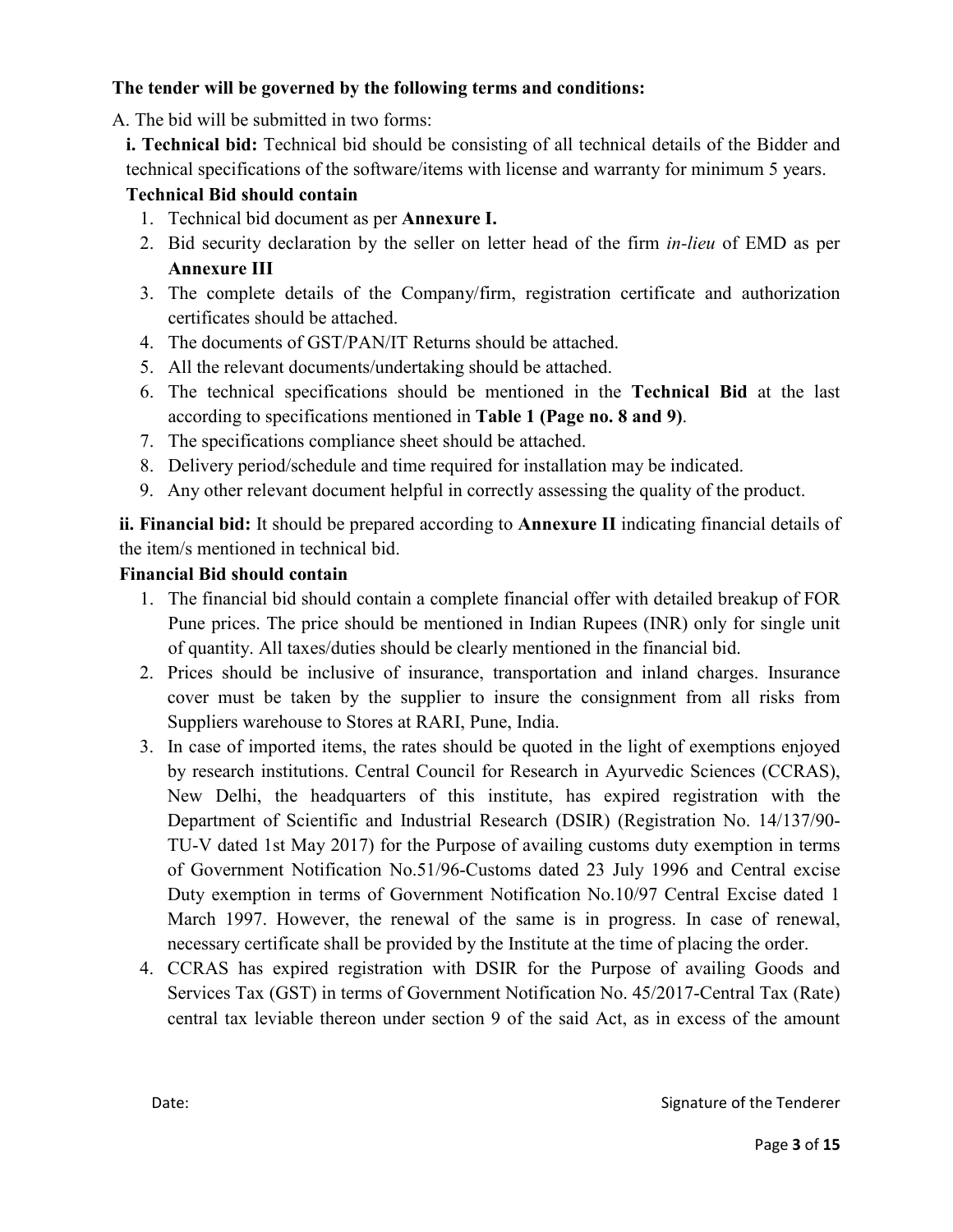calculated. However, renewal is in progress and necessary certificate shall be provided by the Institute. Till then bidders may quote price along with applicable taxes as per GST.

### **B. Other Terms and Conditions**

- 1. The sealed tenders may be put in the Tender Box placed in Administration Section on the 1<sup>st</sup> floor of the main building of RARI, Pune or by post at the aforesaid address by due date and time. Tenders received after due date and time will be rejected out rightly.
- 2. The incomplete tender or tenders received after due date and time will not be entertained whatsoever may be the reason.
- 3. All pages of the Enquiry/Tender should be signed. All entries in the tender form should be legible and filled clearly. If the space for furnishing information is insufficient, a separate sheet duly signed by the authorized signatory may be attached. No overwriting or cutting is permitted in the Technical Bid as well as in Financial Bid unless authenticated by full signature of bidder. Any omission in filling the columns of Financial Bid form shall debar a tender from being considered. Rates should be filled up carefully by the Tenderer both in figures and in words. The offer should be typed or written in Ink Pen/Ball Pen without any correction.
- 4. The Bidder should provide, along with Technical Bid, the list of Central/State Government Organization/Public Sector Undertakings where the Quoted software were supplied in last five years and at least three Supply orders should be enclosed along with Technical Bid if available.
- 5. It must be mentioned clearly whether Tenderer is a manufacturer/sole distributor/sole agent for the item to be quoted.
	- a. *Manufacturer* must add a certificate that item(s) is manufactured by them as per range of products.
	- b. *Sole Manufacturers* must add a certificate that they are the sole manufacturer of the Item for which they are quoting in this tender enquiry  $\&$  item is /are their proprietary Item in India. The rate certificate is also required from the sole manufactures that the Rates quoted are the same as they quote to other State/Centre Govt./reputed Private Organisation and DGS&D rate for the similar item(s) and these are not higher than those quoted by them.
	- c. *Authorized* **agents** must add authority letter from their Manufacturer/ Principals on the letter head of the manufacturer/principals in proforma given in **Annexure- IV** duly supported by an undertaking that they are quoting Rates on behalf of them. The authorization letter must give/mention the purpose for which it is allowed. The validity period of the authorization letter must be mentioned in the authority letter otherwise tender will be liable to rejection.
- 6. Financial bid will be considered only for those Bidders/offers whose technical bid is found responsive and acceptable.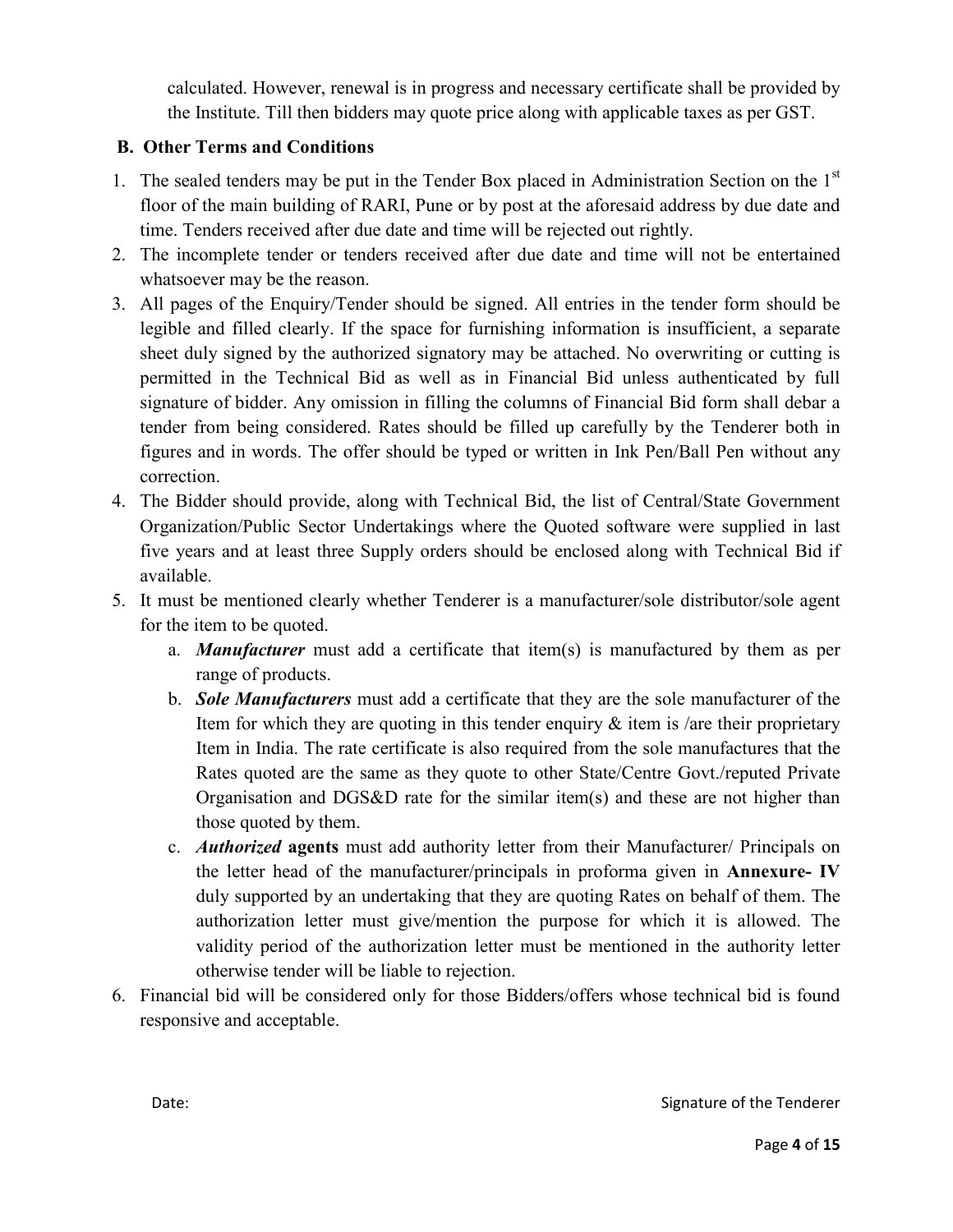- 7. The price quoted for the material /item shall be firm and valid for 180 days from the date of opening.
- 8. Attach Sole distributorship certificate from Principal OR Authorization/distributor certificate from Principal in case of authorized dealer or distributor OR sole Indian agent from Principal.
- 9. The material or item offered shall confirm to relevant Indian/International standards and should have all required CE and other certifications.
- 10. Please furnish an undertaking on Company's letterhead indicating that they have not supplied the said software/items to any individual, Govt. or private institution at the rate lower than the quoted rate. **Failure to fulfill this criterion will lead to outright rejection of the bid.**
- 11. Tender shall be complete in all respects. Manufacturer name, make and model number should invariably be mentioned in the bid and illustrated leaflets and catalogues giving technical details should be attached with bid.
- 12. The supply order (minimum 03) should be attached with Technical Bid.
- 13. The list of User should be provided along with their contact number and Email.
- 14. To assist in the analysis, evaluation and computation of the bids, the Competent Authority, may ask bidders individually for clarification of their bids. The request for clarification and the response shall be in writing but no change in the price or substance of the bid offered shall be permitted.
- 15. After evaluation, the work shall be awarded normally to the Agency fulfilling all the conditions and who has quoted the lowest rate as per financial bid after complying with the all the Acts / provisions stated /referred to for adherence in the tender.
- 16. Payment terms: 80 % of payments will be made after installation of software/item in working condition and training at site (Laboratories of RARI, Pune) and after submission of all necessary documents required for payment. Balance 20% of payment will be released after satisfactory performance of the software within one month run.
- 17. Condition of advance payment or part payment, either direct or through bank will not be accepted in any case. The payments will be made after the receipt of material and inspection thereof by the Institute Purchase/Verification Committee to its satisfaction.
- 18. In all disputes, the decision of the Assistant Director I/c shall be final, conclusive and binding on the supplier/Tenderer. All disputes shall subject to the jurisdiction of the Hon'ble Court of Pune, Maharashtra; India.
- 19. Deviations: Deviations, if any, from the specifications given which provide for improvement in the functioning of the Software/items will be accepted. Such deviations and their advantages shall be clearly spelt out in the Tender.
- 20. In case asked, Bidder must personally give the demonstration of the software to the competent authority of the institute and in that case all the expenses will be borned by the supplier.
- 21. The successful bidders has to constitute a contract as per **Annexure V**, on Indian non judicial stamp paper of Rs.1000/- (Rupees one thousand only) and also required to furnish the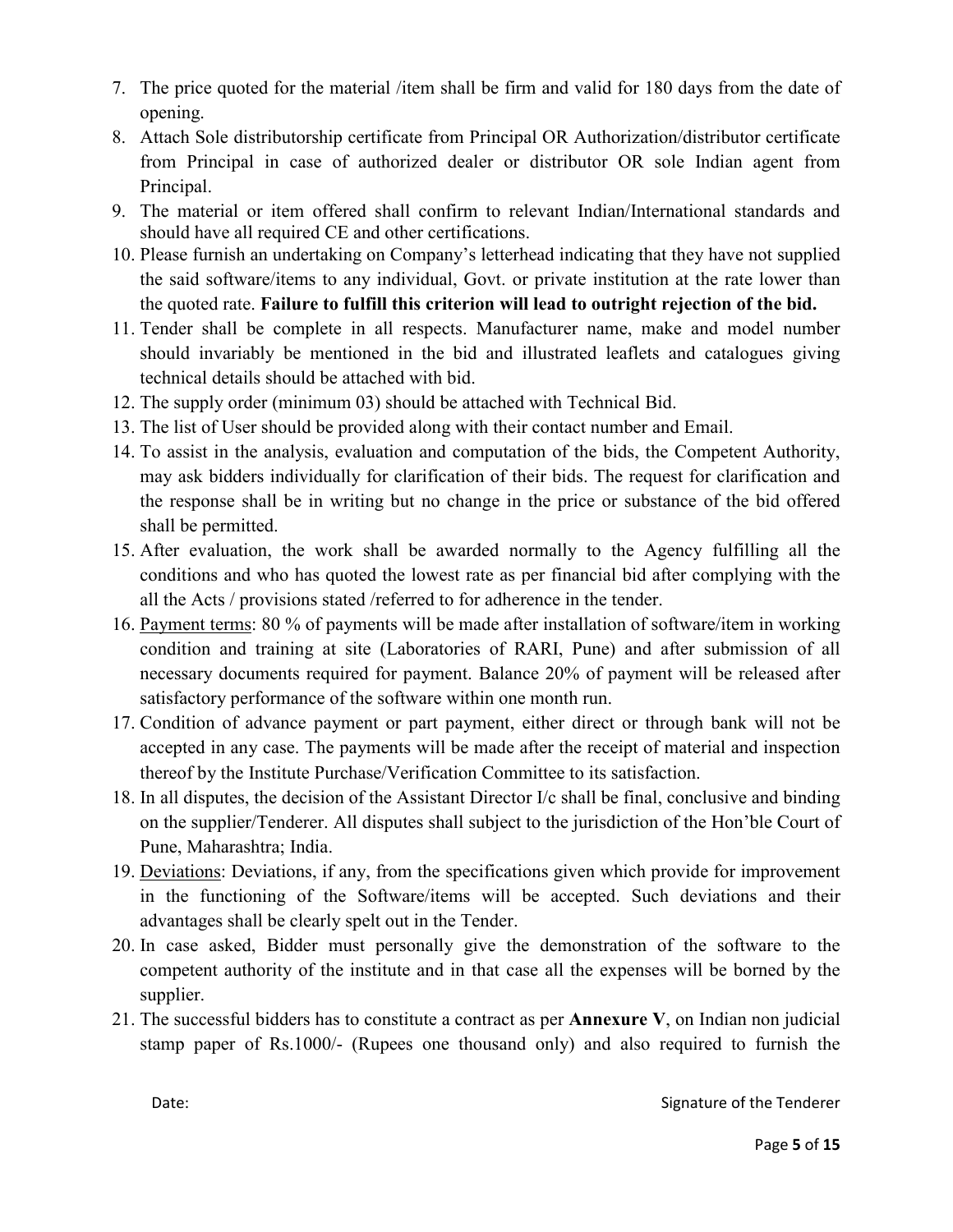performance security  $\omega$  03% of contract value in the form of Fixed Deposit or Bank Guarantee of any nationalized bank in favor of Assistant Director In-charge, RARI, Pune payable at Pune only. The performance security should be valid for a period of **sixty days beyond the warranty period mentioned in the bid**.

- 22. The time for the date of delivery/ dispatch stipulated in supply order shall be deemed to be essence of the contract and if the supplier fails to deliver or dispatch any consignment within the period prescribed for such delivery or dispatch in the supply order, liquidated damages may be deducted from the bill  $\omega$  0.5% per week subject to maximum of 10% of the value of the delayed goods. The competent authority may also cancel the order and the bid security of the supplier shall be forfeited.
- 23. Any failure or omission to carryout of the provisions of this supply by the supplier shall not give rise to any claim by supplier and purchaser one against the other, if such failure or omission arise from an act of God which shall include all acts of natural calamities from civil strikes compliance with any status and or requisitions of the Government lockout and Strikes, riots, embargoes or from any political or other reasons beyond the suppliers control including war (whether declared or not) civil war or state of incarceration or Covid like situations arises and international flights are banned the delay may be considered if the supplier provides adequate documents within time provided of the occurrence of any event by either party to the other shall be within two weeks from the date of occurrence of such an event which could be attributed to *force majeure*.
- 24. Details of specifications to be covered under this tender are given in **Table 1**.
- 25. Merely submission of Bid does not entitle the firm to forward its claim for awarding the tender even if it has quoted the lowest rates.
- 26. The tender will be awarded to the eligible firm only after all the formalities as per the terms and conditions are complied with and valid documents are produced to the satisfaction of this office.
- 27. Tenderer should ensure and give an undertaking with technical bid that any updates for these software/items will be available and rates will be reasonable for next 10 (ten) years.
- 28. The bidder must ensure that the conditions laid down for submission of offers detailed below are correctly and completely fulfilled. The quotations found to be deficient in any respect shall be summarily rejected. Similarly conditional offers and offers with terms and conditions inconsistent with those contained in this document shall be rejected.
- 29. All correspondence in this connection shall be made to the Assistant Director In-charge and not by name of any individual.
- 30. Conditions such as 'prices are subject to change without notice' shall not be considered. Rates of Articles once approved for the specified period cannot be increased for supplies made during the Period of contract.
- 31. Suppliers shall be responsible for the shortage in their supplies. The breakage or shortage of any order will have to be made good "FREE OF ALL COST" by suppliers before the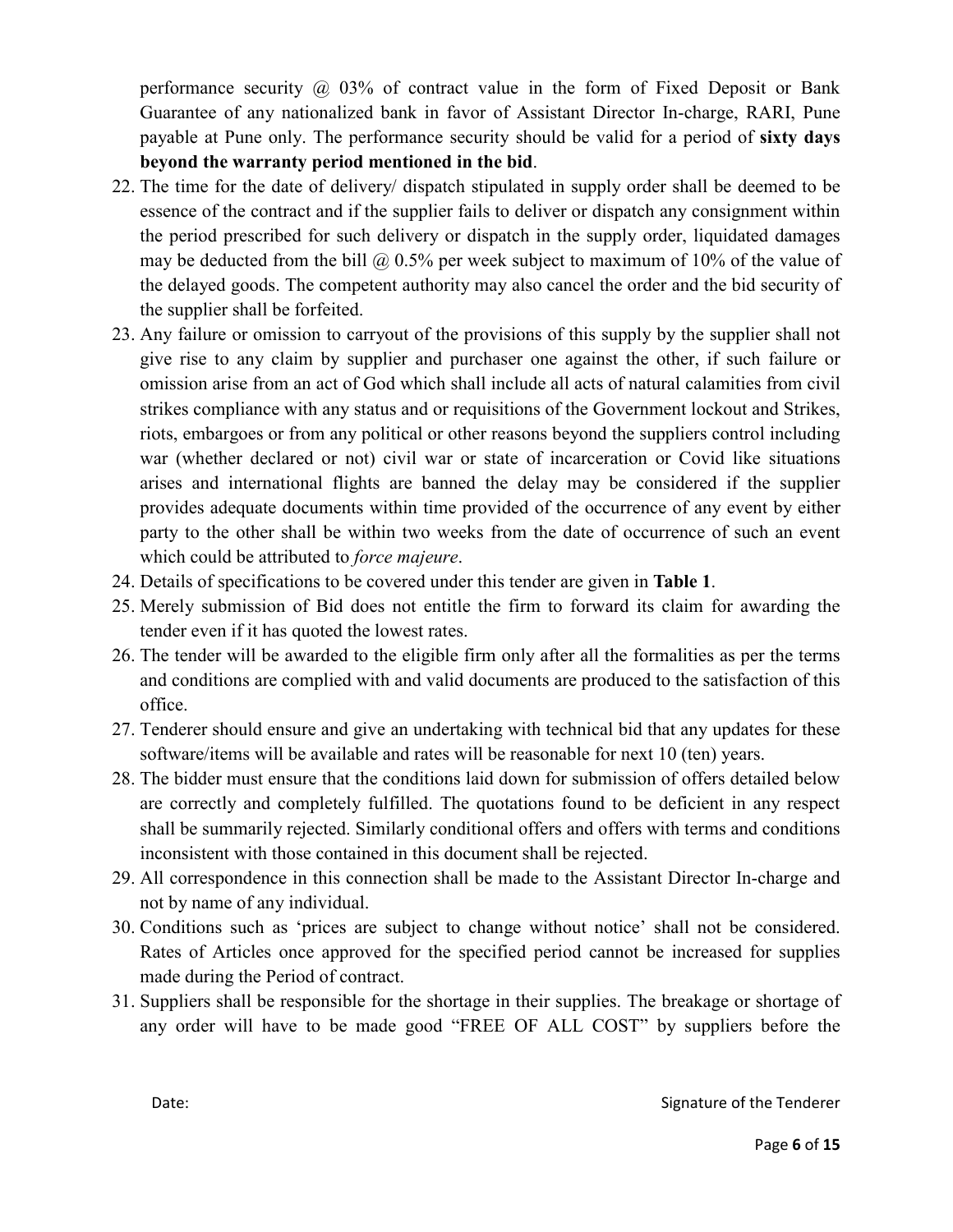payment of the consignment. The defective or otherwise rejected articles shall be replaced on specific request within 7 days of information to the supplier at his own cost and risk.

- 32. Prices offered in the tender should be exactly as per specification and quality of the make as shown in the list of requirement. Brand and Model of the article must be shown clearly.
- 33. It must be understood that rates received will be considered as F.O.B. / F.O.R. destination and no other charges like transport, fare hiring, insurance or any other charges will be paid.
- 34. No firm or person is permitted to submit more than one tender for each item under different name or names.
- 35. Any article supplied that are not found in accordance with the standards prescribed in the tender document shall be rejected outright and returned to the firm at their cost and risk; and the Assistant Director In-charge, RARI, Pune shall reserve the right to purchase of the article in question from other firms giving the notice and deduct the difference of cost and other charges, if any, by forfeiting the security deposit.
- 36. Any deviation, variation or non compliance of the conditions stipulated above, shall be considered as breach of contract and the Institute In-charge reserves the right to impose any or all the penalties as indicated above.
- 37. The Assistant Director-in-charge reserves all the rights to accept or reject all or any of the tenders without giving any reasons(s).
- 38. In case of cancellation of tender procedure before opening of financial due to any reason, tender document will be returned back to the authorized person of the bidder.
- 39. The Institute In-charge reserves the right to accept the lowest tender or otherwise of any item. He/ She also reserve the right to place an order wholly or in part to one or more than one firm as convenient to him/ her.

 -Sd-**Assistant Director In-charge**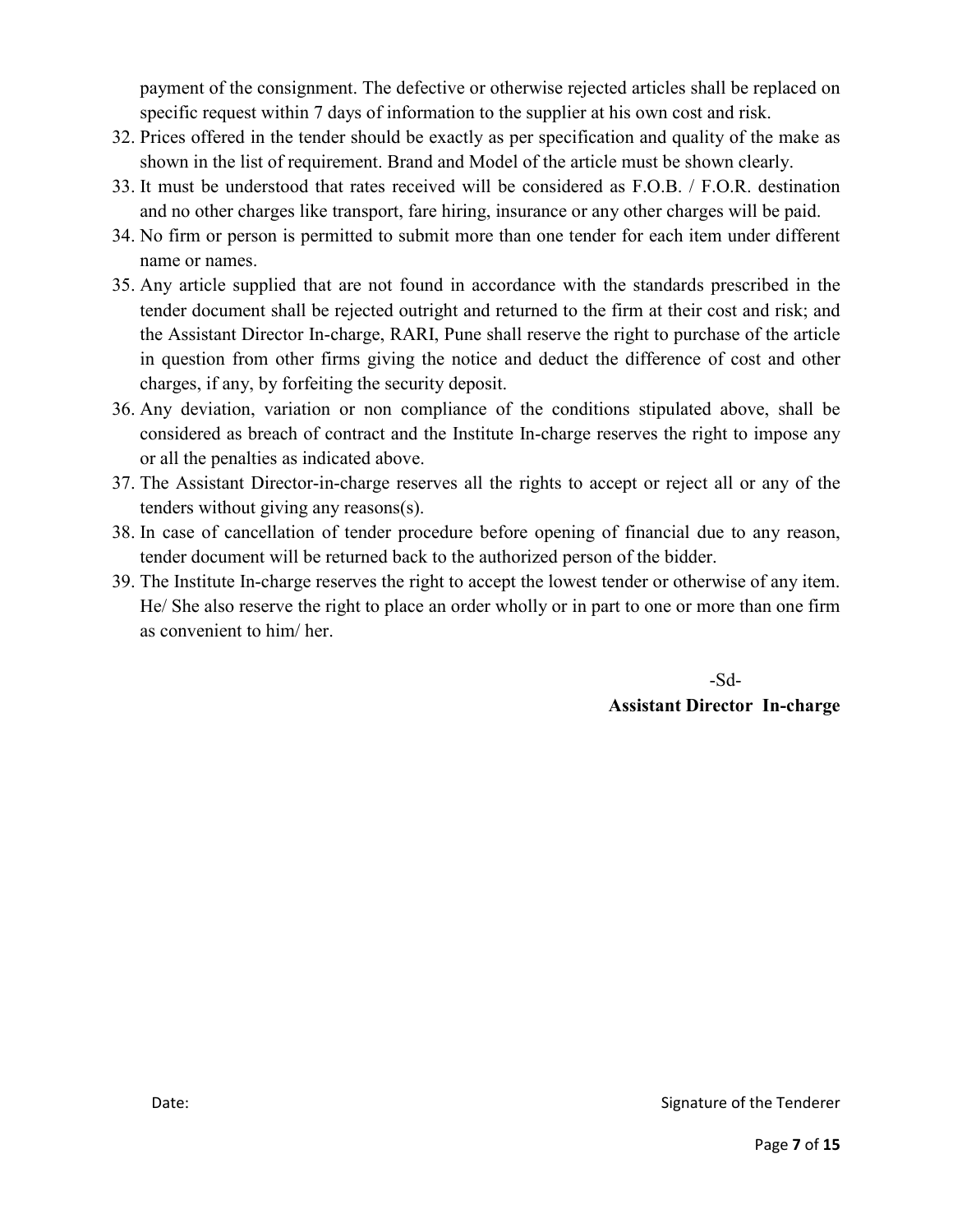**Table 1: Specifications of the Items** 

| <b>Main features</b>     | Specification                                                                                                            |  |  |  |
|--------------------------|--------------------------------------------------------------------------------------------------------------------------|--|--|--|
| 1. Molecular<br>Modeling | Ability to sketch small molecules, add fragments,<br>build<br>macromolecules in standard states, proteins, nucleic acid  |  |  |  |
|                          | Calculation of protein ionization and residue pKa predictions                                                            |  |  |  |
|                          | Electrostatics calculations                                                                                              |  |  |  |
|                          | Prediction of iso-elelectric point for proteins                                                                          |  |  |  |
|                          | Prediction of thermal or pH-based mutational stability for proteins                                                      |  |  |  |
|                          | Prediction of disulfide bridge in proteins                                                                               |  |  |  |
|                          | Prediction of Post Translational Modifications in proteins                                                               |  |  |  |
|                          | Protein preparation                                                                                                      |  |  |  |
|                          | Protein superimposition                                                                                                  |  |  |  |
|                          | Homology Modeling – including template<br>search,<br>loop<br>optimization and model evaluation                           |  |  |  |
|                          | <b>Antibody Modeling</b>                                                                                                 |  |  |  |
|                          | Energy Minimization, Atomistic Simulations – implicit and<br>explicit solvent                                            |  |  |  |
|                          | QM/MM                                                                                                                    |  |  |  |
|                          | Protein-protein docking                                                                                                  |  |  |  |
| 2. Molecular             | Identification of binding sites                                                                                          |  |  |  |
| <b>Docking</b>           | Preparation of ligand: prediction of stereoisomer, tautomers,                                                            |  |  |  |
|                          | conformations, filtering by drug-likeness                                                                                |  |  |  |
|                          | Rigid and Flexible Docking                                                                                               |  |  |  |
|                          | Pose optimization                                                                                                        |  |  |  |
|                          | <b>Binding Free Energy Calculations</b>                                                                                  |  |  |  |
|                          | 2D plots of Receptor-Ligand                                                                                              |  |  |  |
|                          | Scaffold Hopping                                                                                                         |  |  |  |
| 3. Ligand-Based          | QSAR-2D/3D etc                                                                                                           |  |  |  |
|                          | <b>ADMET</b> and Predictive toxicology                                                                                   |  |  |  |
|                          | Physicochemical, topological,<br>electronic,<br>geometric.<br>and<br>fingerprint and Quantum Mechanics based descriptors |  |  |  |
|                          | Automatic test set validation, cross validation and statistical                                                          |  |  |  |
|                          | metrics                                                                                                                  |  |  |  |
|                          | Pharmacophore modeling: Feature based, Shape based, Excluded                                                             |  |  |  |
|                          | volumes<br>Generation<br>of<br>combinatorial<br>libraries,<br>Pareto<br>optimization,                                    |  |  |  |
|                          | diversity and similarity analysis                                                                                        |  |  |  |
|                          | Clustering tools and 3D visualization                                                                                    |  |  |  |
|                          | Prediction of toxicity, Human intestinal                                                                                 |  |  |  |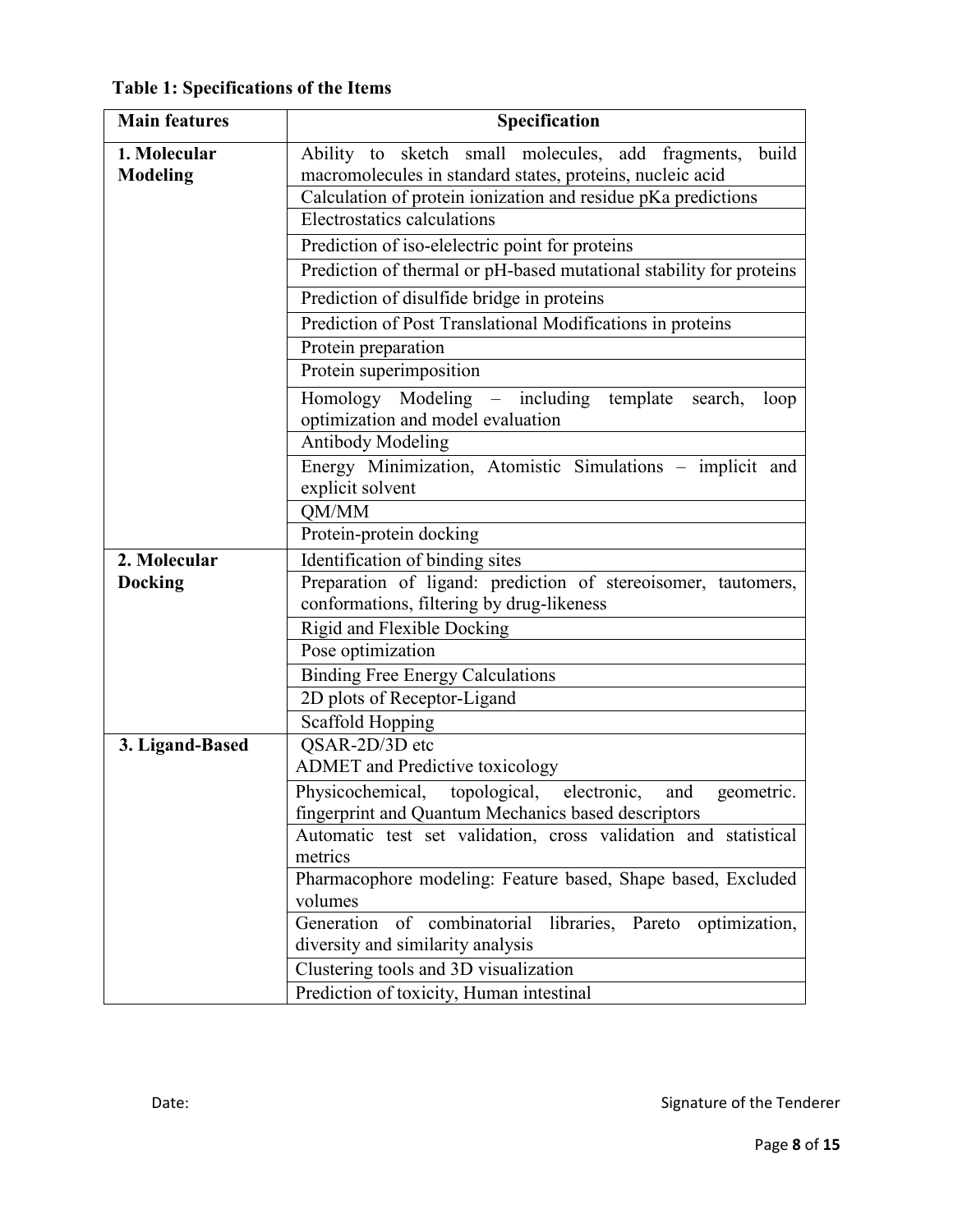| absorption, Aqueous solubility, Blood brain barrier penetration,<br>Plasma protein binding, CYP2D6 binding, Hepatotoxicity, Ames<br>mutagenicity etc  |
|-------------------------------------------------------------------------------------------------------------------------------------------------------|
| General                                                                                                                                               |
| High quality graphics with advanced display options and stereo<br>support                                                                             |
| Ability to generate publication quality images                                                                                                        |
| Support a range of stereo graphical options (E.g. split screen,<br>hardware stereo)                                                                   |
| Hardware graphics acceleration support for advanced visualization<br>options such as depth cueing, blur and shading capabilities                      |
| 2D and 3D Charting, Histograms, Heat maps and Data tables                                                                                             |
| Interactive 3D graphical view                                                                                                                         |
| Multiple sided surfaces and iso-surfaces for enhanced molecular<br>visualization                                                                      |
| Scripting to automate repetitive tasks or link tasks together for<br>ease of use                                                                      |
| Support for a wide variety of structure and sequence file formats                                                                                     |
| Seller should provide above mentioned software with required<br>libraries, so that there is no need to purchase additional data from<br>third parties |

- The Bidder has to provide the technical compliance to each point of specification in Technical Compliance Sheet to be submitted seperately in addtion to specifications offered by the Bidder.
- In addition to technical specifications the tenderer has to give specifications of hardware system for efficient running of software on a separate sheet which will be procured separately. The specifications for hardware will not be considered as qualifying criteria.

 -Sd-  **Assistant Director In-charge**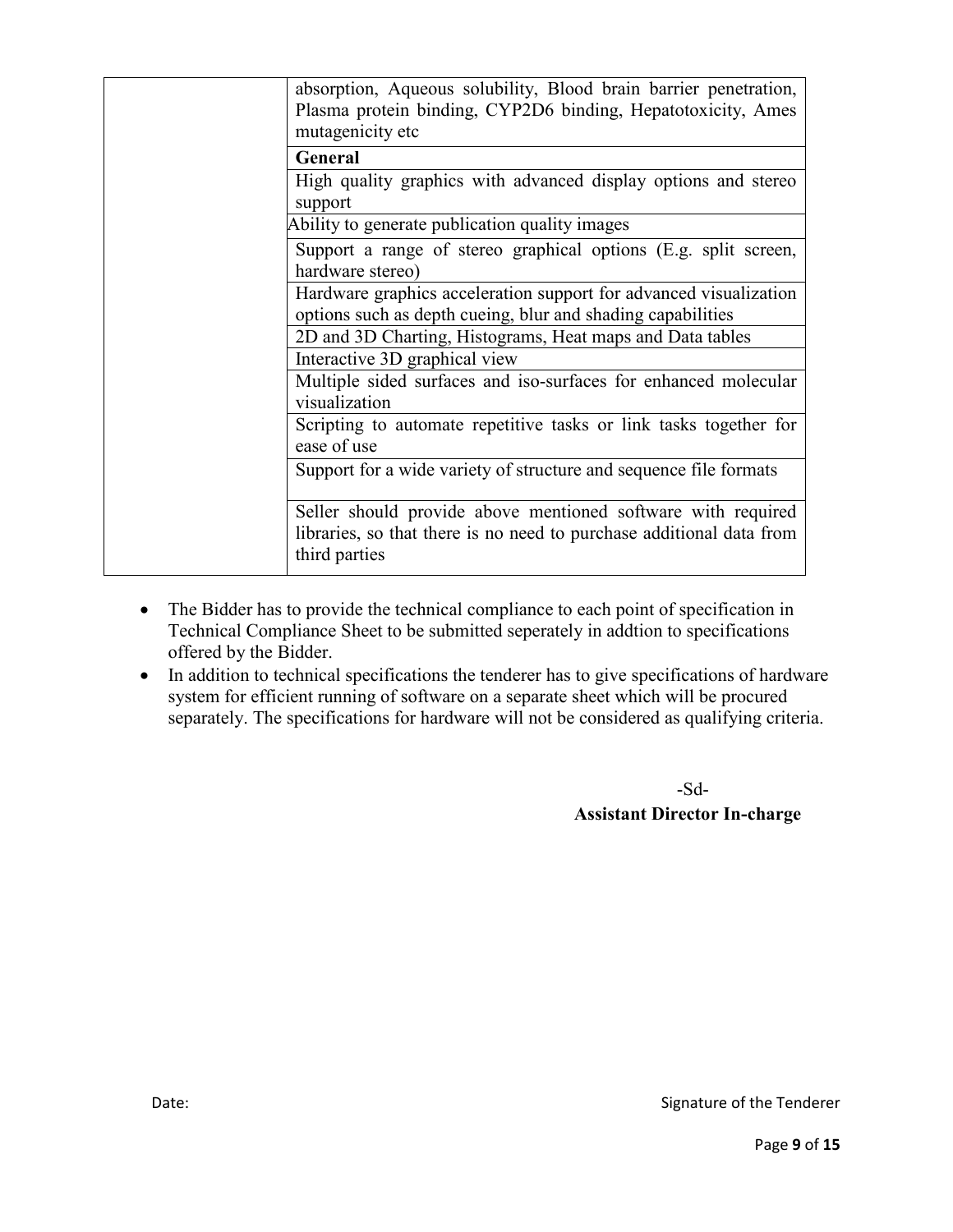**Annexure I**

| <b>TECHNCIAL BID</b> |  |
|----------------------|--|
|                      |  |

| Sr.              | <b>Particulars</b>                                     | <b>Details</b> |                |
|------------------|--------------------------------------------------------|----------------|----------------|
| No.              |                                                        |                |                |
| 1.               | Name and Address of the Company/Firm with              |                |                |
|                  | Fax/Telephone and Email ID and Website                 |                |                |
| 2.               | Brief particulars of the firm/Company/Unit             |                |                |
|                  | Date of Registration, Prop/Pvt./Public/Govt, etc.      |                |                |
| 3.               | Certificate of Registration of Company/Firm            |                |                |
| $\overline{4}$ . | <b>Status of the Supplier:</b>                         |                |                |
|                  | Manufacturer/ Sole Indian Agent/Authorised             |                |                |
|                  | Distributor/Indian Agent of Foreign Supplier/Foreign   |                |                |
|                  | Supplier (Enclose certificate)                         |                |                |
| 5.               | PAN No. (Enclose proof)                                |                |                |
| 6.               | GST No. (Enclose proof)                                |                |                |
| 7.               | IT returns of last two years (Attached/Not attached)   |                |                |
| 8.               | ISO/ISI details/CE/other certifications (Enclose       |                |                |
|                  | Proofs)                                                |                |                |
| 9.               | Have you ever supplied these items to any Govt.        | Yes            | N <sub>0</sub> |
|                  | Laboratory (If yes, enclose documentary evidence)      |                |                |
| 10.              | Whether the specifications offered by your exactly     | Yes            | N <sub>o</sub> |
|                  | meets out requirement (Attach separate compliance      |                |                |
|                  | sheet as per the specifications mentioned in Table 1). |                |                |
| 11.              | Attach Bid Security Declaration on the letter head of  | Yes            | Yes            |
|                  | the firm                                               |                |                |
| 12.              | Please furnish the technical specification of the      |                |                |
|                  | Software/items offered. Make & Model No./ Part         |                |                |
|                  | No. should be clearly mentioned.                       |                |                |
|                  | (Separate sheet may be attached)                       |                |                |
| 13.              | Delivery period/schedule and time required for         |                |                |
|                  | installation                                           |                |                |
| 14.              | Supply orders (Attached/Not attached)                  |                |                |

**Declaration by the Bidder:** I/we agree to abide by all the terms and conditions mentioned in the tender enquiry and further undertake that details mentioned in Technical Bid given above with proof are correct and true.

(Signature)

Place:

Date: Name and Designation \_\_\_\_\_\_\_\_\_\_\_\_\_\_\_\_\_\_\_\_\_\_\_\_

(Company Seal)

(Note: The format of Technical Bid may be printed on the letter head of the company or firm)

Date: Case of the Tenderer and Signature of the Tenderer and Signature of the Tenderer

Page **10** of **15**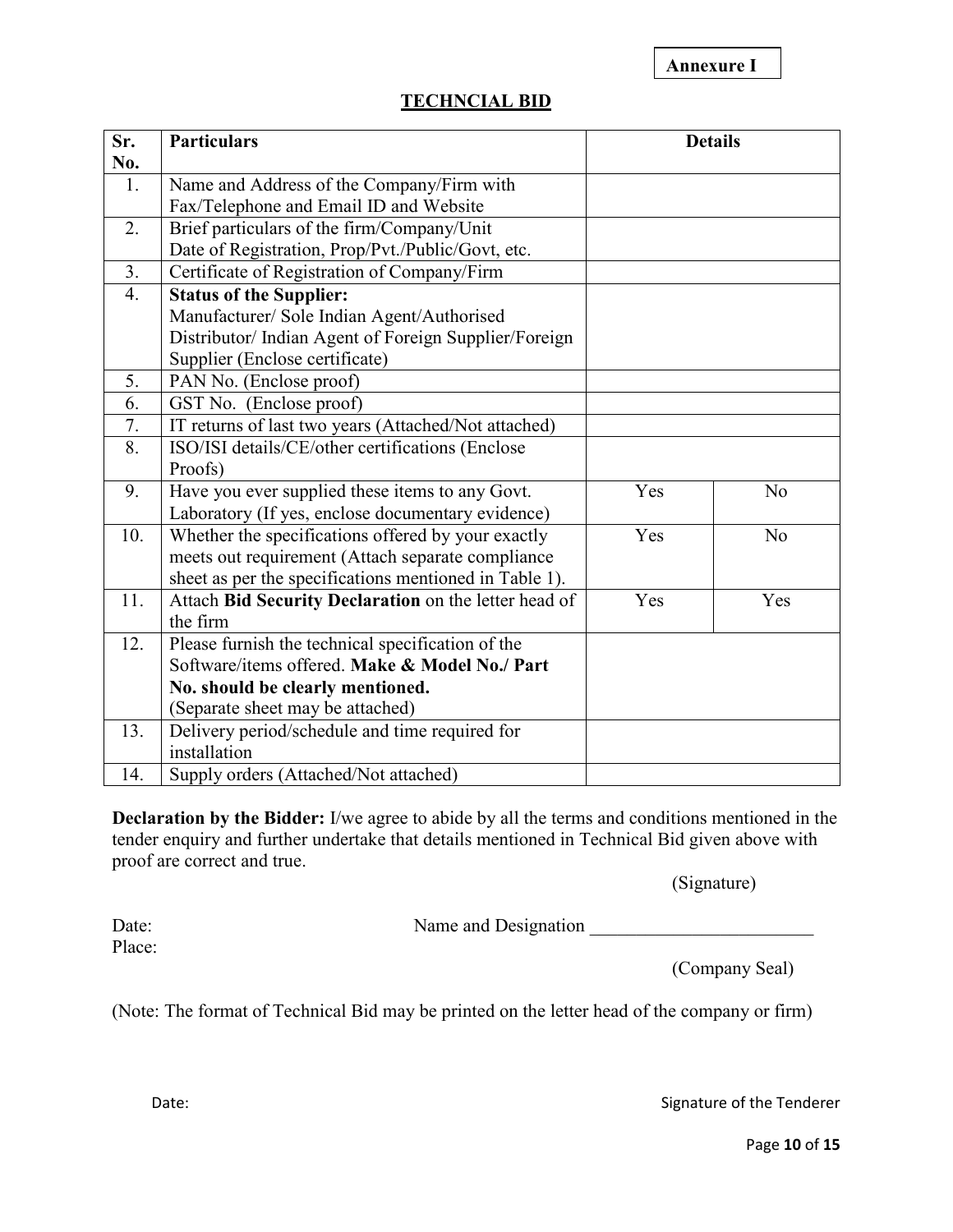| SI.<br>No. | Name of the Software/<br>Item | <b>Make and</b><br>Model No. | Quantity            | Unit Price in INR including<br>warantee and licence for 5<br>years (Excluding Tax) |
|------------|-------------------------------|------------------------------|---------------------|------------------------------------------------------------------------------------|
| 1.         |                               |                              |                     | In words:                                                                          |
|            |                               |                              | <b>Total Amount</b> |                                                                                    |
|            | <b>Add Taxes</b>              |                              |                     |                                                                                    |
|            |                               |                              | <b>Grand Total</b>  |                                                                                    |

### **FINANCIAL BID**

The above quote should include all applicable taxes, duties, insurance, transportation and freight and F.O.R. RARI, Pune. L1 will be decided on the basis of unit cost of software/item.

#### **Declaration by the Bidder:**

1. This is to certify that I/We before signing this tender have read and fully understood all the terms and conditions contained in Tender document regarding purchase of software/item. I/we agree to abide them.

2. No other charges would be payable by Client and there would be no increase in rates during the Contract period.

(Signature)

Date: Name and Designation \_\_\_\_\_\_\_\_\_\_\_\_\_\_\_\_\_\_\_\_\_\_\_\_

Place:

(Company Seal)

(Note: The format of Financial Bid may be printed on the letter head of the company or firm)

Date: Case of the Tenderer and Signature of the Tenderer and Signature of the Tenderer

Page **11** of **15**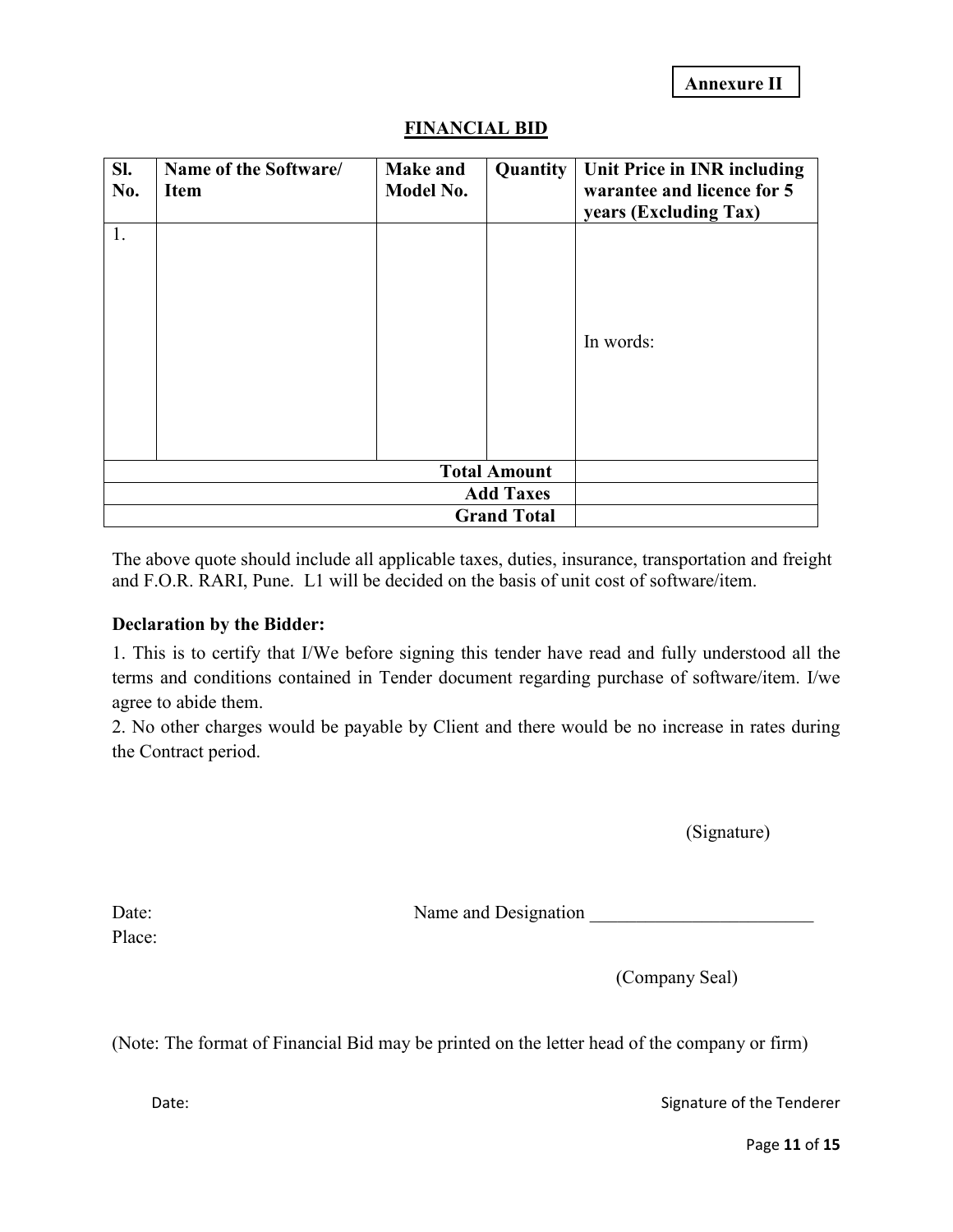### **Bid-Security Declaration**

To

## **The Assistant Director I/c Regional Ayurveda Research Institute Kothrud, Pune – 411 038**

**Reference:** (1) Enquiry No.  $\qquad \qquad$  of RARI.

(2) Our Bid No. \_\_\_\_\_\_\_\_\_\_\_\_\_\_\_\_\_ dt.

Sir

I/We , .……………………………. irrevocably declare as under:

I/We understand that, as per Clause ……….of Tender/bid conditions, bids must be supported by a Bid Security Declaration in lieu of Earnest Money Deposit.

I/We hereby accept that I/We may be disqualified from bidding for any contract with you for a period of Three years from the date of disqualification as may be notified by you (without prejudice to RARI's rights to claim damages or any other legal recourse) if,

- 1) I am /We are in a breach of any of the obligations under the bid conditions,
- 2) I/We have withdrawn or unilaterally modified/amended/revised, my/our Bid during the bid validity period specified in the form of Bid or extended period, if any.
- 3) On acceptance of our bid by RARI, I/we failed to deposit the prescribed Security Deposit or fails to execute the agreement or fails to commence the execution of the work in accordance with the terms and conditions and within the specified time.

### **Signature:**

Name & designation of the authorized person signing the Bid-Securing Declaration Form:

Duly authorized to sign the bid for and on behalf of: \_\_\_\_\_\_\_\_\_\_\_\_\_\_\_\_\_\_\_\_\_\_\_\_\_\_ (complete name of Bidder) Dated on \_\_\_\_\_\_\_\_\_\_\_\_\_\_ day of \_\_\_\_\_\_\_\_\_\_\_\_\_\_\_\_\_\_ month, \_\_\_\_\_\_\_\_\_ year.

(Note: In case of a Joint Venture, the Bid Security Declaration must be in the name of all partners to the Joint Venture that submits the bid).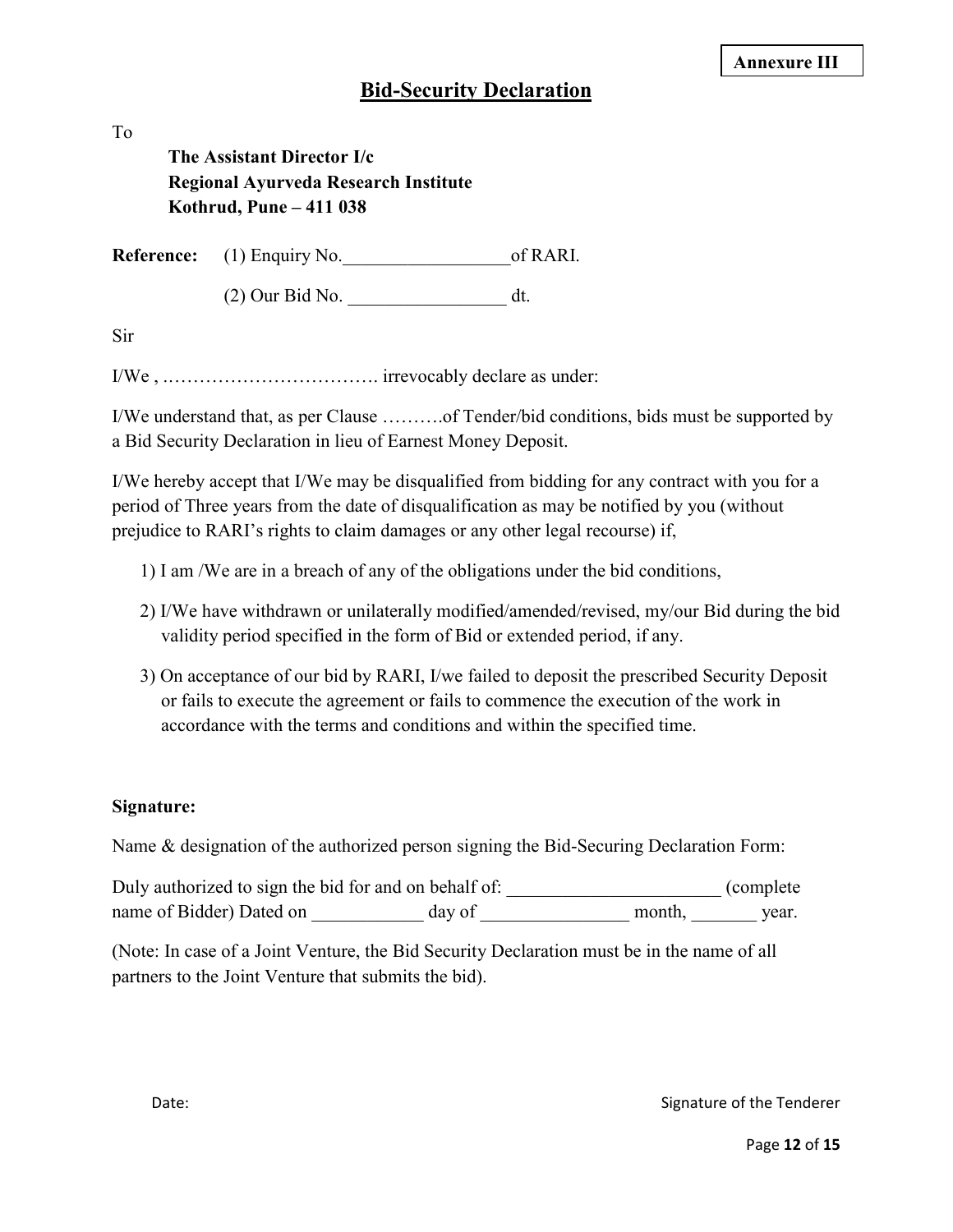## **Authorization Certificate**

| To,<br>The Assistant Director I/c<br>Kothrud, Pune - 411 038                | Regional Ayurveda Research Institute                                                                                                         |                                                                                                                                                                                                                                                                                                                                                                                                                                                                            |
|-----------------------------------------------------------------------------|----------------------------------------------------------------------------------------------------------------------------------------------|----------------------------------------------------------------------------------------------------------------------------------------------------------------------------------------------------------------------------------------------------------------------------------------------------------------------------------------------------------------------------------------------------------------------------------------------------------------------------|
| Respected Sir,                                                              |                                                                                                                                              |                                                                                                                                                                                                                                                                                                                                                                                                                                                                            |
|                                                                             |                                                                                                                                              |                                                                                                                                                                                                                                                                                                                                                                                                                                                                            |
|                                                                             |                                                                                                                                              |                                                                                                                                                                                                                                                                                                                                                                                                                                                                            |
|                                                                             |                                                                                                                                              |                                                                                                                                                                                                                                                                                                                                                                                                                                                                            |
|                                                                             |                                                                                                                                              | reputed manufacturers of having factory at                                                                                                                                                                                                                                                                                                                                                                                                                                 |
|                                                                             |                                                                                                                                              | $\&$ hereby authorize M/s                                                                                                                                                                                                                                                                                                                                                                                                                                                  |
| Our other responsibilities include:<br>2. --------------------------------- | after expiry of Warranty/guarantee period at reasonable price.<br>1. Information regarding the name of new agent, in case of change of agent | contract with your institution against above tender for the above goods manufactured by<br>us. We hereby extend our full guarantee/warranty as per Clause at S. No. 19 of the Other<br>Terms & Conditions of tender for the goods offered for supply against this invitation of<br>bid from the above firm. We also confirm that the spares $\&$ any other consumable items<br>(As applicable) of the Software/items quoted will be made available for at least five years |
|                                                                             | (Here specify in detail manufacturer's responsibilities)                                                                                     |                                                                                                                                                                                                                                                                                                                                                                                                                                                                            |
|                                                                             |                                                                                                                                              |                                                                                                                                                                                                                                                                                                                                                                                                                                                                            |
|                                                                             | (Here specify the services to be rendered by the agent)                                                                                      |                                                                                                                                                                                                                                                                                                                                                                                                                                                                            |
|                                                                             |                                                                                                                                              | Yours faithfully,                                                                                                                                                                                                                                                                                                                                                                                                                                                          |
|                                                                             |                                                                                                                                              | (Signature & Name of manufacturer with address $\&$ seal)                                                                                                                                                                                                                                                                                                                                                                                                                  |
|                                                                             |                                                                                                                                              | Note: This letter of authorization should be on the letter head of the manufacturing concern $\&$<br>should be signed by a person competent $\&$ having the authorization to issue the said certificate                                                                                                                                                                                                                                                                    |

should be signed by a person competent  $\&$  having the authorization to issue the said certificate on behalf of the manufacturing firm. The said certificate should also bear the signature of participating bidder as a witness.

Date: Case of the Tenderer Case of the Tenderer Case of the Tenderer Case of the Tenderer Case of the Tenderer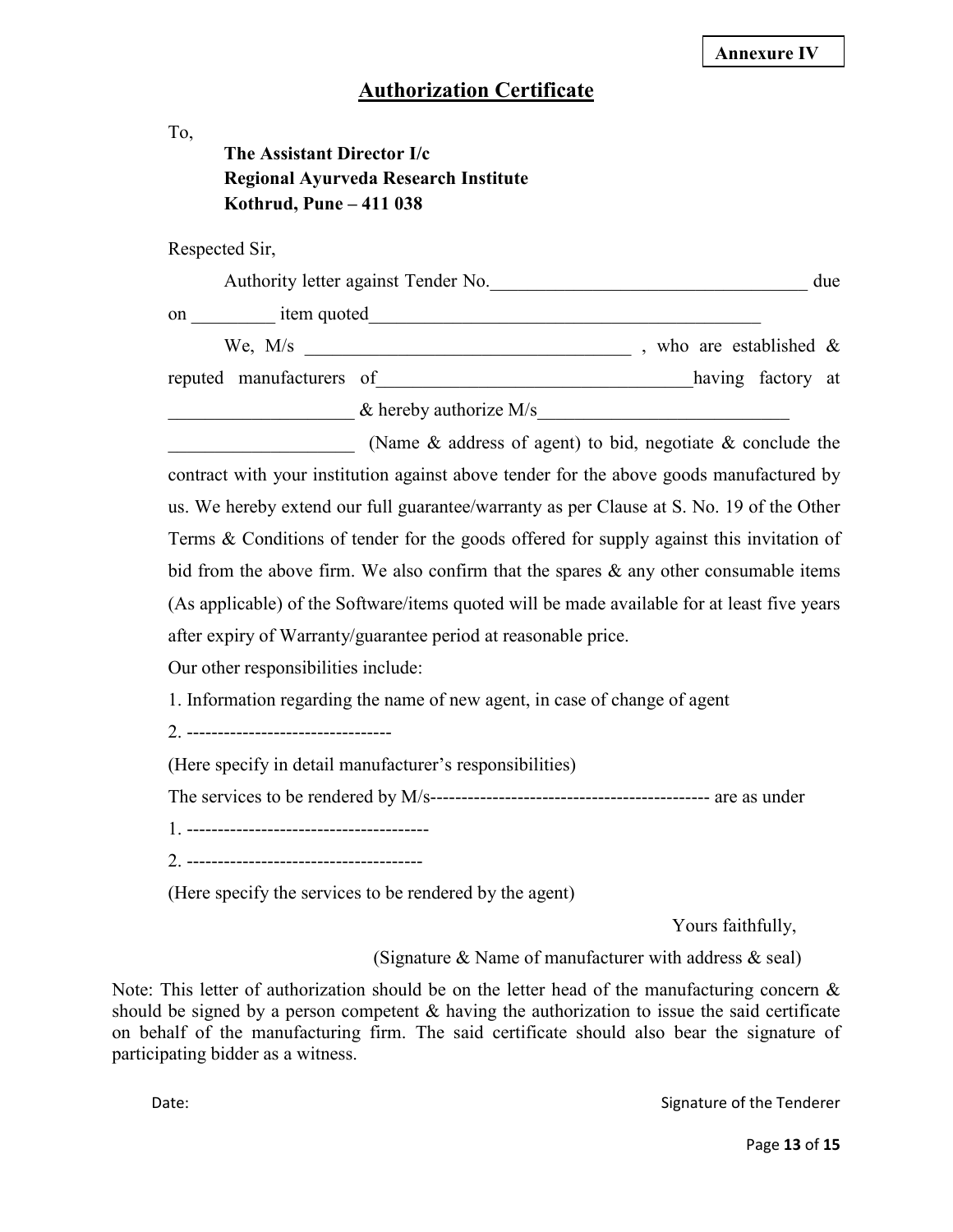#### **AGREEMENT FORM**

## **(Enquiry No.** ) THIS CONTRACT AGREEMENT made the ………………………day of …….. 2021 between Rate Contracting Authority [Assistant Director I/C, Regional Ayurveda Research Institute, Pune] (Name of Rate Contracting Authority) of India (country of Rate Contracting Authority) (hereinafter called "the Rate Contracting Authority") of one part and M/s ……………………………………... (Name of supplier) of …………………………………. (City and country of supplier) (Hereinafter called "the supplier") of the other part:

**WHEREAS** the Rate Contracting Authority invited tenders for certain goods and ancillary services viz. *Software (Brief description of goods and services*) and has accepted a bid by the supplier for the supply of those goods and services.

### **NOW THIS AGREEMENT WITNESSETH AS FOLLOWS:**

1. In this agreement words and expression shall have the same meaning as are respectively assigned to them in the conditions of contract referred to :

2. The following documents shall constitute the contract between the Rate Contracting Authority and the supplier, and each shall be read and construed as an integral part of the contract :

- i. This contract agreement:
- ii. All the terms and conditions of contract:
- iii. Technical Specifications:
- iv. The supplier's financial bid
- v. The Rate Contracting Authority's notification of rate contract (Letter of award).

3. This contract shall prevail all other contract documents. In the event of any discrepancy or inconsistency with the contract documents, then documents shall prevail in the order listed above.

4. In consideration of the payments to be made by the Purchaser to the supplier as hereinafter mentioned, the supplier hereby covenants with the Purchaser to provide the goods and services and to remedy defects therein in conformity in all respects with the provisions of the contract.

5. The Purchaser hereby covenants to pay the supplier in consideration of the provision of the goods and services and the remedying of defects therein, the contract price or such as may become payable under the provisions of the contract at the times and in the manner prescribed by the contract.

Brief particulars of the goods and services which shall be supplied / provided by the supplier are as under:-

|     | Name of the Item with make, model | Ouantitv | F.O.B./F.O.R. Rate |
|-----|-----------------------------------|----------|--------------------|
| No. | and catalogue no.                 |          | per unit $(Rs)^*$  |
|     |                                   |          |                    |

\*The above rates are inclusive of excise duty, transportation, insurance, inspection & testing charges and any incidental charges, but exclusive of GST.